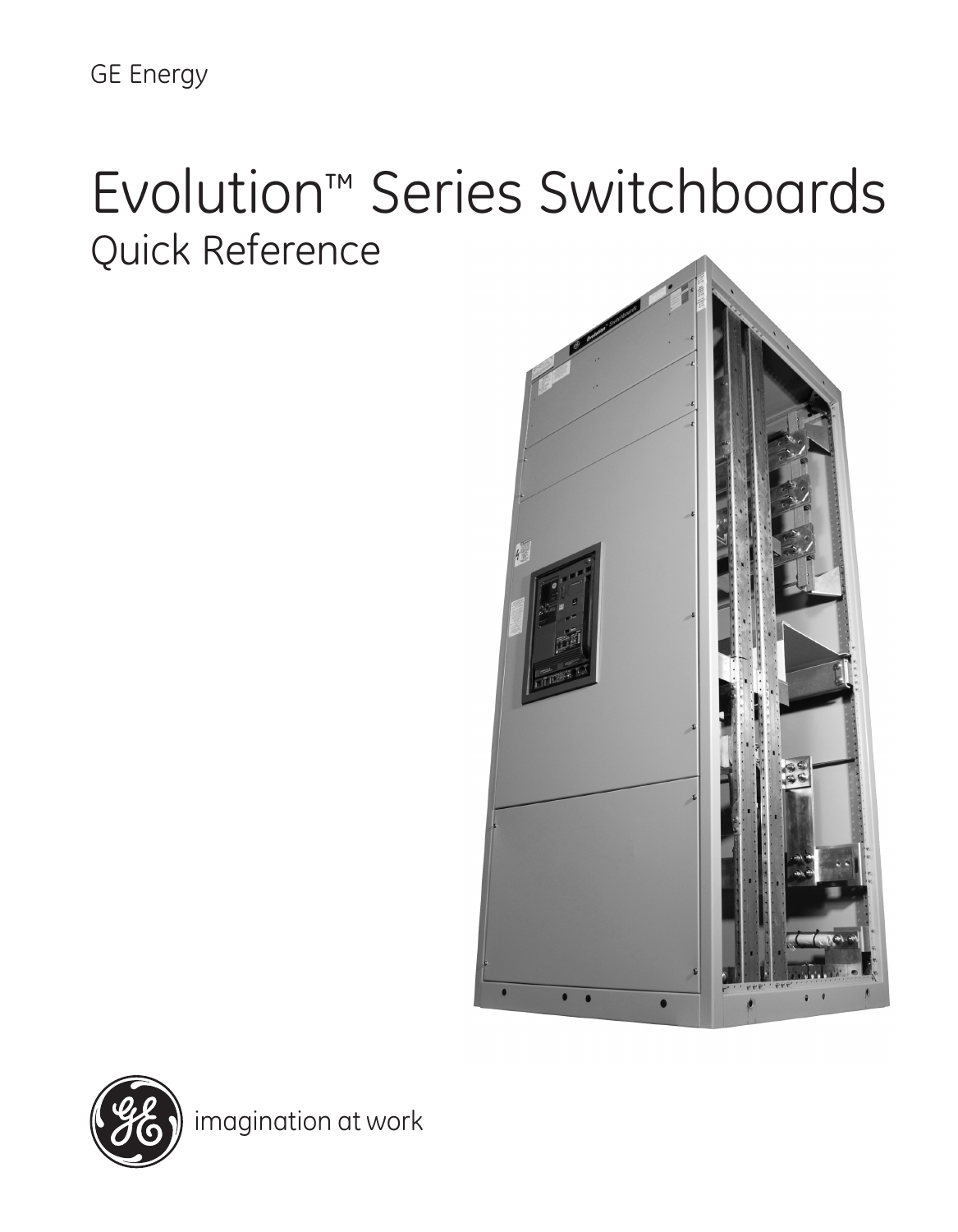$90'$ 

#### Switchboard Frame Neutral Bus Width (W) 10" Ref. 20" 3" rail Ref. Cover A ିସ Ground<br>Bar **r** Circuit  $\overline{\cdot}$ Breakers and/or C Fusible Switches Par "X" Height See Branch Sizing Tables Cover B ₹ ∗lŀ 25"

**Front View Side View**

#### **Group Mounted Standard Main Lug Termination**

Typ. 3"

| <b>Quantity and Size per</b><br>Ø and N | <b>Standard</b><br>Width (W) |
|-----------------------------------------|------------------------------|
|                                         | 40                           |
| (3) 1/0-600MCM                          | 40                           |
| (4) 1/0-600MCM                          | 40                           |
| (5) 1/0-600MCM                          | 40                           |
| (6) 1/0-600MCM                          | 40                           |
| (1)                                     | $^{\circledR}$               |
|                                         | (2) 1/0-600MCM               |

① Bussed pull section required.

1.50

| <b>Panel Rating</b> | Panel X Height (X=1.375") | в  |    |
|---------------------|---------------------------|----|----|
| 400-2000A           | 23X                       | 28 | 35 |
|                     | 28X                       |    | 42 |
|                     |                           | 14 | 49 |
|                     | 38X                       |    | 56 |
|                     |                           |    |    |

Note: For bottom feed, reverse A & B dimensions.

#### **Distribution Section**

| Panel "X" Height | A  | в  | r  |
|------------------|----|----|----|
| <b>23X</b>       | 21 | 28 | 35 |
| <b>28X</b>       | 21 | 21 | 42 |
| <b>33X</b>       | 14 | 21 | 49 |
| <b>38X</b>       | 14 | 14 | 56 |
| 43X              |    | 14 | 63 |
| 53X              |    |    |    |

Distribution section front view same as main lug section. Distribution section side view same as main lug section side view except omit lugs.

#### **Main Lug Main Device**



**Cable Fed Main Devices With or Without CT's**

| Type                            | <b>Device</b>                          | Amp                | Main<br>"X" | Min.<br><b>Width</b>  | Panel<br>"X"     | Top<br>Main |   |                   | <b>Bottom</b><br>Main |                      |    |
|---------------------------------|----------------------------------------|--------------------|-------------|-----------------------|------------------|-------------|---|-------------------|-----------------------|----------------------|----|
|                                 |                                        | Range              | Height (W)  |                       | Height A         |             | в | lC                | ΙA                    | B                    | C  |
| lCircuit<br><b>Breakers</b>     | SGDA,<br>SGHA,<br>SGLA,<br><b>SGPA</b> | 400-<br>600        | 4           | 40                    | 38X              |             |   | 14 21 49 14 21    |                       |                      | 49 |
|                                 | SKHA,<br><b>SKLA</b><br><b>SKPA</b>    | $800 -$<br>1200    | 6           | 45 <sup>3</sup><br>50 | 38X <sup>2</sup> |             |   | 14 14 56 23 21 56 |                       |                      |    |
|                                 |                                        | $4/600 -$<br>H.K.R | 10          | 45 <sup>®</sup>       | 38X              | 14          | 7 |                   | 63 0 <sup>0</sup> 21  |                      | 63 |
| <b>Fusible</b><br><b>Switch</b> | <b>ADS</b>                             | $4/600 -$<br>J,T   | 10          | 45 <sup>®</sup>       | 38X              | 14 7        |   |                   |                       | $63 0^{\circ} 21 63$ |    |
|                                 |                                        | $800 -$<br>1200    | 19          | 45 <sup>®</sup>       | 43X              | 14          | 7 |                   | $63 0^{\circ} 21$     |                      | 63 |

① Rear access required.

② SKHA and SKLA available in 48X.

③ Minimum width may vary due to breaker cable size and quantity.

➃ 750MCM lugs will increase section widths to 50.

|                  | н  ← 2.5 (Тур.) →   — 3.12 (Тур.)            |  |
|------------------|----------------------------------------------|--|
| .625 Dia. (Typ.) | Conduit Space<br>(Typical all<br>Selections) |  |
| Mounting Holes   |                                              |  |

#### **Section Layout Notes**

- These switchboard arrangements assume line cables enter top. When line cables enter from below, neutral and ground bus are mounted at bottom, and A and B cover dimensions are reversed.
- All dimensions are in inches and X values (1X = 1 3/8 inches).
- Front access to load cables requires a 7" high cover minimum.
- Front access to neutral and/or ground bus requires a 14" high cover minimum.
- Any circuit breakers with externally wired accessories (such as shunt trip, undervoltage release, auxiliary switches) will require a 1X filler between adjacent devices.
- For double branch units, only same circuit breaker type devices can be mounted across from each other.
- All single branch circuit breakers, in service entrance equipment, are mounted with load lugs staggered to allow for equal cabling in both wire gutters. Main device line lugs are located on the left side.
- After determining all applicable conditions, lay out switchboard and calculate branch circuit "x" heights, including future space. Add spaces sufficient to fill panel to standard X increment.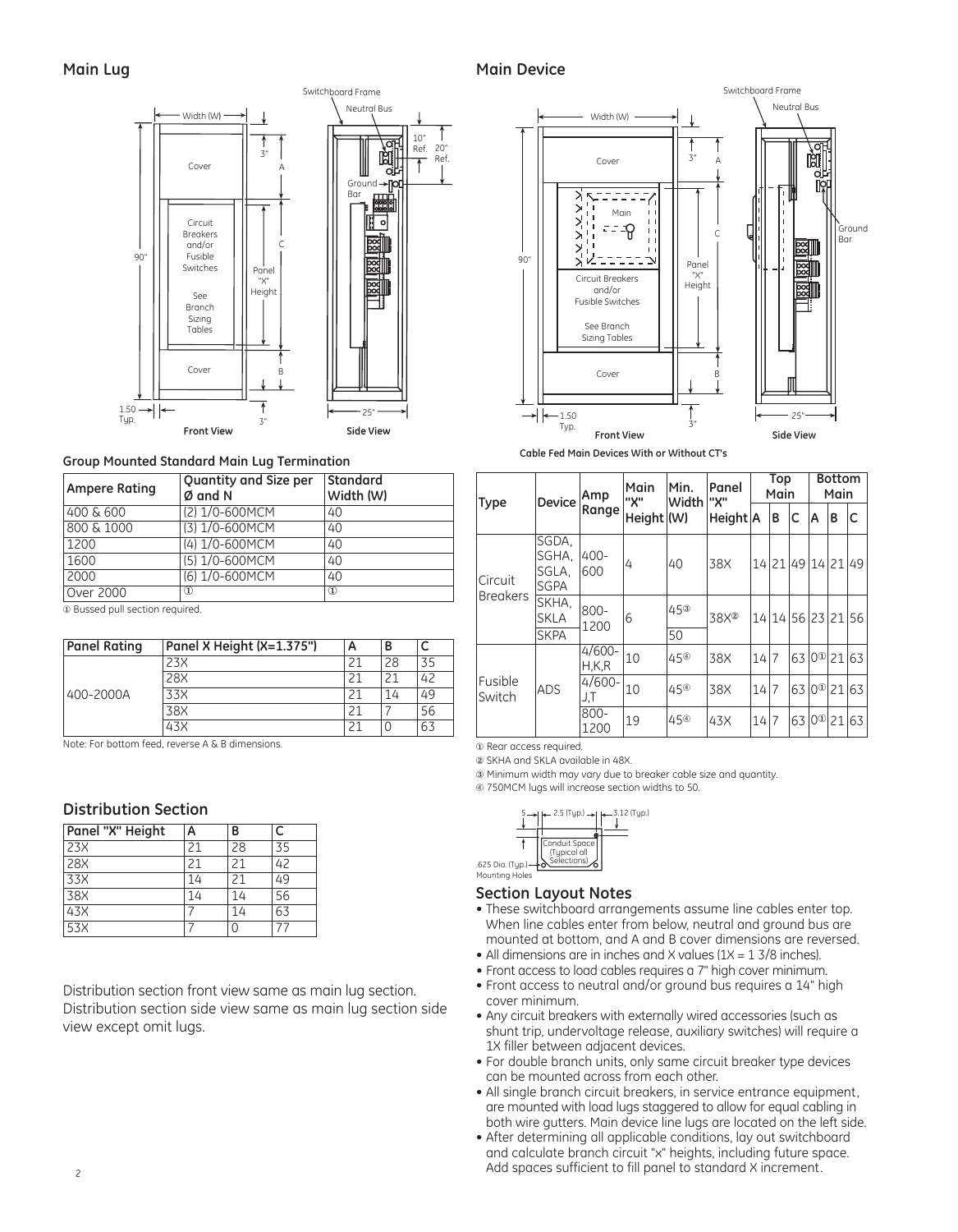#### **Interrupting Rating, RMS symmetrical (kA)**

#### **Molded Case Circuit Breakers**

|        | Spectra            |             |             |             |             |             |             |      |                   |     |             |             |             |             |
|--------|--------------------|-------------|-------------|-------------|-------------|-------------|-------------|------|-------------------|-----|-------------|-------------|-------------|-------------|
| Frame  | 150A               |             |             |             | 250A        |             | 600A        |      |                   |     | 1200A       |             |             |             |
| Size   | <b>SEDA</b>        | <b>SEHA</b> | <b>SELA</b> | <b>SEPA</b> | <b>SFHA</b> | <b>SFLA</b> | <b>SFPA</b> |      | lsgda Isgha Isgla |     | <b>SGPA</b> | <b>SKHA</b> | <b>SKLA</b> | <b>SKPA</b> |
| 240Vac | 18                 | 65          | 100         | 200         | 65          | 100         | 200         | 65   | 65                | 100 | 200         | 165         | 100         | 200         |
| 480Vac | 14                 | 25          | 165         | 100         | 25          | 65          | 100         | –    | 35                | 65  | 100         | 50          | 165         | 100         |
| 600Vac | 10                 | 18          | 25          | 25          | 18          | 25          | 25          |      | 25                | 65  | 65          | 25          | 42          | 65          |
|        | <b>Record Plus</b> |             |             |             |             |             |             |      |                   |     |             |             |             |             |
| Frame  |                    | 100A        |             |             |             |             | 250A        |      |                   |     | 600A        |             |             |             |
| $\sim$ |                    |             |             |             |             |             | ---         | ---- | .                 |     | $- - - -$   | $- - - -$   | $- - -$     | $- - -$     |

| .         |     |     |                                        |     |             |            |            |     |             |            |            |
|-----------|-----|-----|----------------------------------------|-----|-------------|------------|------------|-----|-------------|------------|------------|
| Size      |     |     | <b>FBV/FCV FBN/FCN FBH/FCH FBL/FCL</b> |     | <b>IFCS</b> | <b>FEN</b> | <b>FEH</b> | FGN | <b>IFGH</b> | <b>FGL</b> | <b>FGP</b> |
| $240$ Vac | 165 | 150 | 200                                    | 200 | '42         | 150        | 200        | 150 | 200         | 200        | 200        |
| 480Vac    | 35  | 65  | 100                                    | 150 | 25          | 65         | '100       | 65  | 100         | 150        | 1200       |
| 600Vac    | 22  | 25  | 35                                     | 42  | 18          |            |            | 25  | 35          | 42         | 65         |

#### **Insulated Case Circuit Breakers – Main Devices**

|                     | <b>Power Break II</b> |       |       |       |       |       |  |  |  |  |  |  |
|---------------------|-----------------------|-------|-------|-------|-------|-------|--|--|--|--|--|--|
| <b>Frame Size</b>   | 800A                  | 1600A | 2000A | 2500A | 3000A | 4000A |  |  |  |  |  |  |
| <b>Standard</b>     |                       |       |       |       |       |       |  |  |  |  |  |  |
| $240$ Vac           | 65                    | 85    | 85    | 100   | 100   | 100   |  |  |  |  |  |  |
| 480Vac              | 65                    | 65    | 65    | 100   | 100   | 100   |  |  |  |  |  |  |
| $600$ Vac           | 50                    | 50    | 50    | 85    | 85    | 85    |  |  |  |  |  |  |
| High-Break          |                       |       |       |       |       |       |  |  |  |  |  |  |
| $240$ Vac           | 100                   | 125   | 125   | 200   | 200   | 200   |  |  |  |  |  |  |
| 480Vac              | 100                   | 100   | 100   | 150   | 150   | 150   |  |  |  |  |  |  |
| 600Vac              | 65                    | 65    | 65    | 100   | 100   | 100   |  |  |  |  |  |  |
| Short-time          |                       |       |       |       |       |       |  |  |  |  |  |  |
| $(0.5 \text{ sec})$ | 25                    | 30    | 30    | 42    | 42    | 42    |  |  |  |  |  |  |

#### **GE HPC Switch Interrupting Ratings**

|       | <b>Available Ratings</b>                         |                     | Contact                                                                                                         |                                                                                |  |  |
|-------|--------------------------------------------------|---------------------|-----------------------------------------------------------------------------------------------------------------|--------------------------------------------------------------------------------|--|--|
| Type  | Continuous<br>Amperes                            | Maximum<br>ac Volts | Interrupting<br><b>Rating Based on</b><br><b>Ability to Operate</b><br>on Overload<br>Unassisted by<br>the Fuse | Switch-fuse<br>Combination<br>at Switch-rated<br>ac Volts with<br>Class L Fuse |  |  |
| HPC/R | 800, 1200,<br>1600, 2000,<br>2500, 3000,<br>4000 | 600                 | "Open" -<br>12X amp rating;<br>"Close-Open" -<br>12X amp rating                                                 | 200,000                                                                        |  |  |

#### **Low Voltage Power Circuit Breakers – Main Devices**

| <b>Rated AC</b> |            |                   |                                                                  |                         | <b>Short-Circuit RMS</b>  |              |
|-----------------|------------|-------------------|------------------------------------------------------------------|-------------------------|---------------------------|--------------|
| Voltage,        | Envelope   | Frame Size (amps) | <b>Breaker Type</b>                                              |                         | Symmetrical kA            |              |
| Nominal (max)   |            |                   |                                                                  | <b>Interrupt Rating</b> | $1/2$ second<br>Withstand | <b>HSIOC</b> |
|                 |            | 400-1200          | GB04S, GB06S, GB08S, GB10S, GB12S                                | 50                      | 42                        | 42           |
|                 |            | 400-2000          | GB04N, GB06N, GB08N, GB10N, GB12N,<br>GB16N, GB20N               | 65                      | 42                        | 42           |
| 600             | Envelope 1 | 400-2000          | GB04H, GB06H, GB08H, GB10H, GB12H,<br>GB16H, GB20H               | 65                      | 50                        | 50           |
|                 |            | 400-2000          | GB04P, GB06P, GB08P, GB10P, GB12P,<br>GB16P, GB20P               | 65                      | 65                        | 50           |
|                 | Envelope 2 | 2500-3000         | GB25N, GB30N                                                     | 65                      | 42                        | 42           |
|                 |            | 2500-3000         | GB25H. GB30H                                                     | 65                      | 50                        | 50           |
|                 |            | 400-3000          | GB04M, GB06M, GB08M, GB10M, GB12M,<br>GB16M, GB20M, GB25M, GB30M | 100                     | 65                        | 65           |
|                 |            | 3000              | BG30L                                                            | 100                     | 85                        | 85           |
|                 | Envelope 3 | 4000-6000         | GB40M, GB50M, GB60M                                              | 100                     | 65                        | 65           |
|                 |            | 4000-6000         | GB40L, GB50L, GB60L                                              | 100                     | 85                        | 85           |
|                 |            | 400-1200          | GB04S, GB06S, GB08S, GB10S, GB12S                                | 65                      | 42                        | 42           |
|                 |            | 400-2000          | GB04N, GB06N, GB08N, GB10N, GB12N,<br>GB16N, GB20N               | 65                      | 42                        | 42           |
|                 | Envelope 1 | 400-2000          | GB04H, GB06H, GB08H, GB10H, GB12H,<br>GB16H, GB20H               | 85                      | 50                        | 50           |
|                 |            | 400-2000          | GB04P, GB06P, GB08P, GB10P, GB12P,<br>GB16P, GB20P               | 100                     | 65                        | 50           |
| 480             |            | 2500-3000         | GB25N, GB30N                                                     | 65                      | 42                        | 42           |
|                 | Envelope 2 | 2500-3000         | GB25H. GB30H                                                     | 85                      | 50                        | 50           |
|                 |            | 400-3000          | GB04M, GB06M, GB08M, GB10M, GB12M,<br>GB16M, GB20M, GB25M, GB30M | 100                     | 65                        | 65           |
|                 |            | 3000              | BG30L                                                            | 150                     | 85                        | 85           |
|                 | Envelope 3 | 4000-6000         | GB40M, GB50M, GB60M                                              | 100                     | 65                        | 65           |
|                 |            | 4000-6000         | GB40L. GB50L. GB60L                                              | 150                     | 85                        | 85           |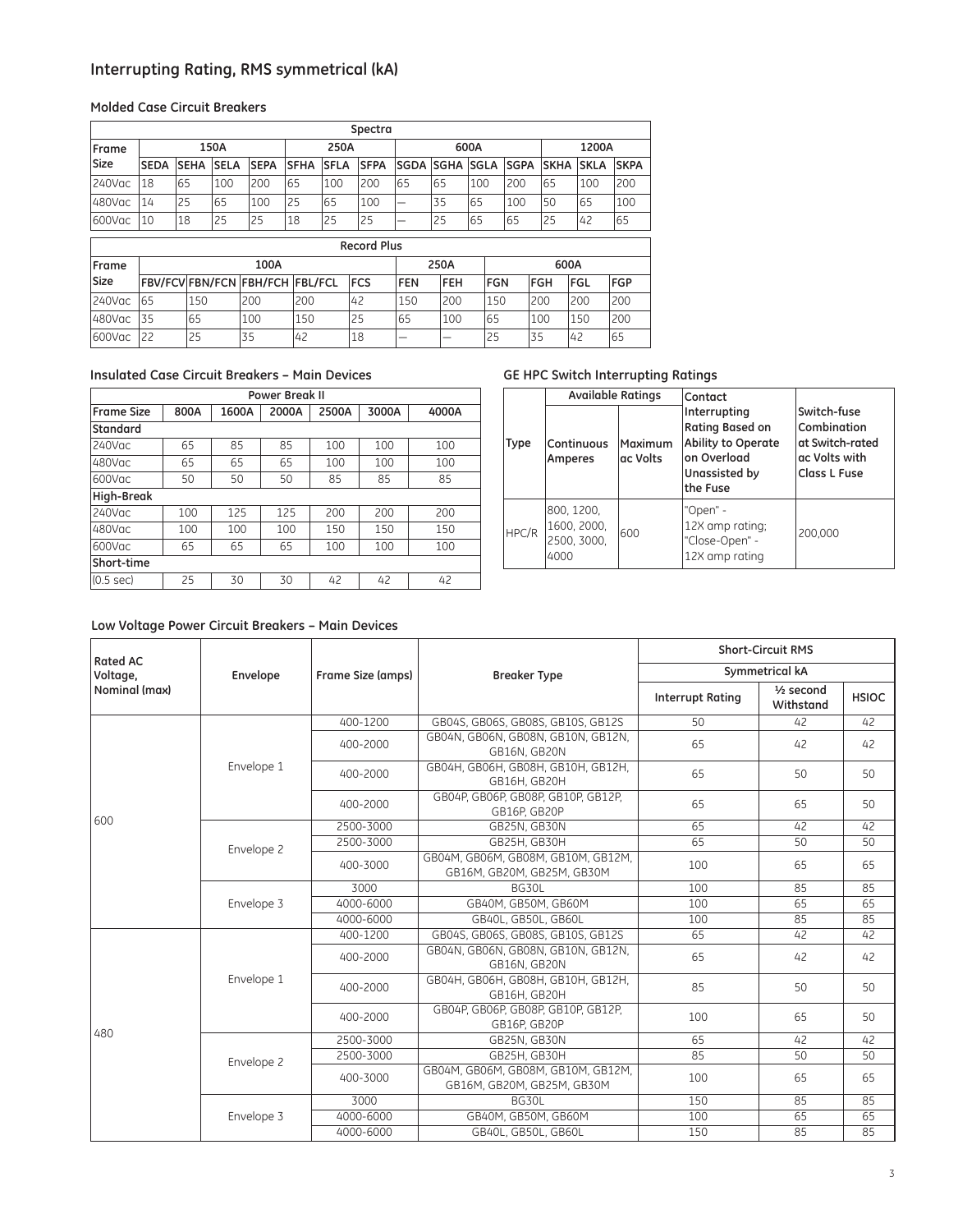#### **Low Voltage Power Circuit Breakers – Main Devices** *(continued from previous page)*

| <b>Rated AC</b> |            |                   |                                                                  | <b>Short-Circuit RMS</b> |                                   |              |  |
|-----------------|------------|-------------------|------------------------------------------------------------------|--------------------------|-----------------------------------|--------------|--|
| Voltage,        | Envelope   | <b>Frame Size</b> | <b>Breaker Type</b>                                              | Symmetrical kA           |                                   |              |  |
| Nominal (max)   |            | (amps)            |                                                                  | <b>Interrupt Rating</b>  | $\frac{1}{2}$ second<br>Withstand | <b>HSIOC</b> |  |
|                 |            | 400-1200          | GB04S, GB06S, GB08S, GB10S, GB12S                                | 65                       | 42                                | 42           |  |
|                 | Envelope 1 | 400-2000          | GB04N, GB06N, GB08N, GB10N, GB12N,<br>GB16N, GB20N               | 65                       | 42                                | 42           |  |
|                 |            | 400-2000          | GB04H, GB06H, GB08H, GB10H, GB12H,<br>GB16H, GB20H               | 85                       | 50                                | 50           |  |
| 240             |            | 400-2000          | GB04P, GB06P, GB08P, GB10P, GB12P,<br>GB16P. GB20P               | 100                      | 65                                | 50           |  |
|                 |            | 2500-3000         | GB25N, GB30N                                                     | 65                       | 42                                | 42           |  |
|                 | Envelope 2 | 2500-3000         | GB25H. GB30H                                                     | 85                       | 50                                | 50           |  |
|                 |            | 400-3000          | GB04M, GB06M, GB08M, GB10M, GB12M,<br>GB16M, GB20M, GB25M, GB30M | 100                      | 65                                | 65           |  |
|                 |            | 3000              | BG30L                                                            | 150                      | 85                                | 85           |  |
|                 | Envelope 3 | 4000-6000         | GB40M, GB50M, GB60M                                              | 100                      | 65                                | 65           |  |
|                 |            | 4000-6000         | GB40L, GB50L, GB60L                                              | 150                      | 85                                | 85           |  |

#### **ADS Fusible Switch Branch Device Sizing (Spectra Plug-In Only)**

| Switch<br>Rating | <b>Branch</b>           | Volts | Poles | Fuse<br>Class  | <b>Blank</b><br>Option | Min.<br>Width<br>(in.) | X Height        | Min.<br>Depth<br>(in.) |  |
|------------------|-------------------------|-------|-------|----------------|------------------------|------------------------|-----------------|------------------------|--|
| 30A              | Double                  | 240V  | 2,3P  | H, K, R        | Yes                    | 45                     | 4X              | 25                     |  |
|                  | <b>Branch</b>           | 600V  |       |                |                        |                        |                 |                        |  |
| 60A              | Double                  | 240V  | 2,3P  | H, K, R        | Yes                    | 45                     | 4X              | 25                     |  |
|                  | <b>Branch</b>           | 600V  |       |                |                        |                        | <b>5X</b>       |                        |  |
| 100A             | Double<br><b>Branch</b> | 240V  | 2,3P  | H, J, K, R     | Yes                    | 45                     | 5X              | 25                     |  |
|                  |                         | 600V  |       | T              |                        |                        | <b>7X</b>       |                        |  |
|                  | Single<br><b>Branch</b> | 240V  |       | H, K, R        | No                     | 45                     | <b>7X</b>       | 25                     |  |
| 200A             | Double<br><b>Branch</b> |       | 2,3P  | J, T           | Yes                    |                        |                 |                        |  |
|                  | Double<br><b>Branch</b> | 600V  |       | H, K, R        | Yes                    | 50                     |                 |                        |  |
| 400A             | Single                  | 240V  | 2,3P  | J, T           | <b>No</b>              | 45                     | <b>10X</b>      | 25                     |  |
|                  | <b>Branch</b>           | 600V  |       | H, K, R        |                        | 50                     |                 |                        |  |
| 600A             | Single                  | 240V  | 2, 3P | J, T           | No.                    | 45                     | 10X             | 25                     |  |
|                  | <b>Branch</b>           | 600V  |       | <b>H. K. R</b> |                        | 50                     |                 |                        |  |
| 800A             | Single                  | 240V  | 2, 3P | L              | <b>No</b>              | 50                     | 19 <sub>X</sub> | 25                     |  |
| 1200A            | <b>Branch</b>           | 600V  |       |                |                        |                        |                 |                        |  |



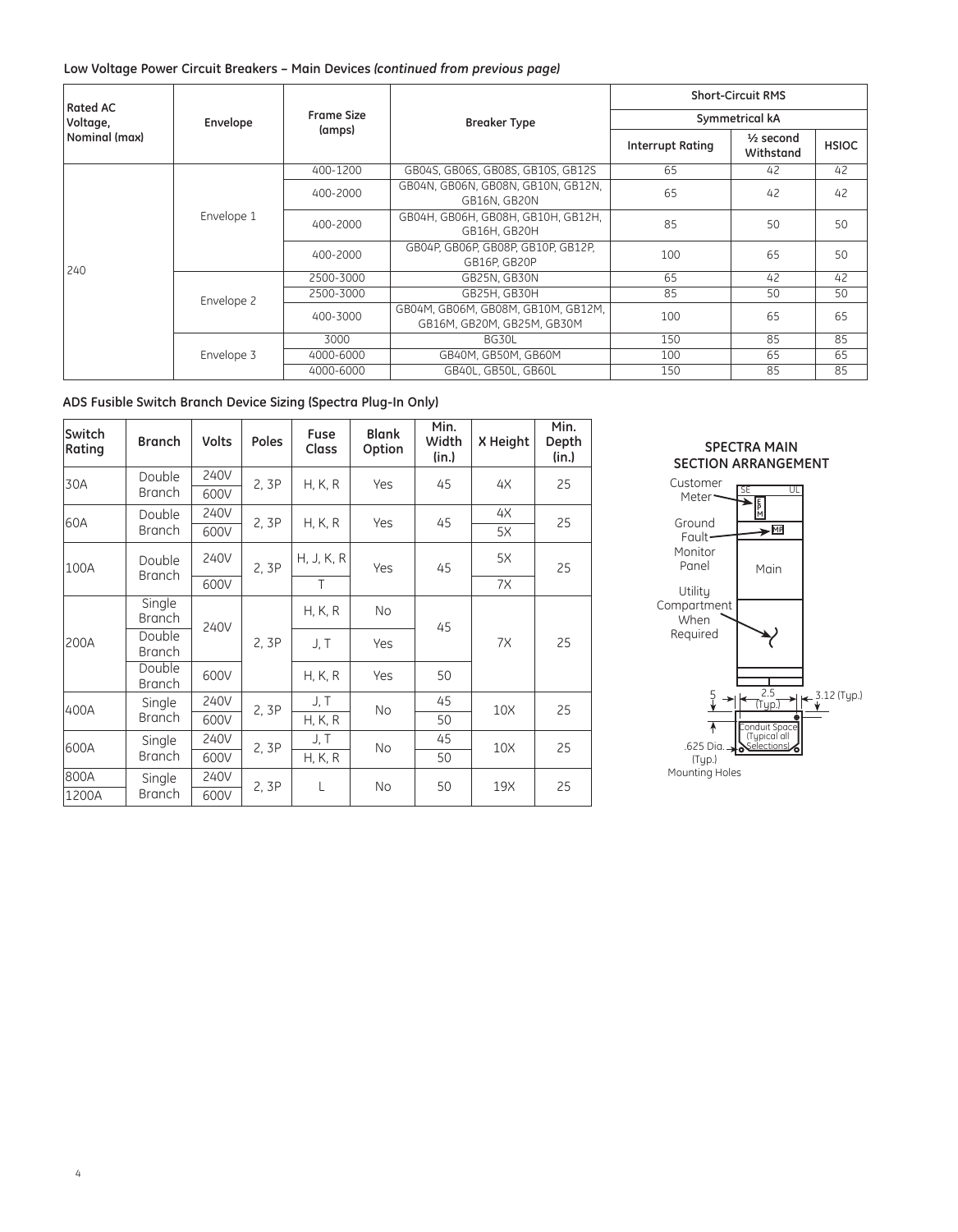#### Molded Case Circuit Breaker Branch Device Sizing - Plug-In Molded Case Circuit Breaker Branch Device Sizing - Bolt-On

| Mounting Breaker     | Max.<br>Amps | <b>Breaker</b><br><b>Frames</b>                                     | 3-Pole<br>Module <sup>2</sup><br>x<br>Height | 2-Pole<br>Module <sup>2</sup><br>x<br>Height | Min.<br>Width<br>(in.)* | Min.<br>Depth<br>(in.) |
|----------------------|--------------|---------------------------------------------------------------------|----------------------------------------------|----------------------------------------------|-------------------------|------------------------|
|                      |              | ТНОВ, ТННОВ,<br>TEY, TEYF                                           | $\overline{3}$                               |                                              | 40                      | 25                     |
|                      | 100          | SE, SF                                                              | 3                                            | 3                                            | 40                      | 25                     |
|                      |              | SG                                                                  | 4                                            | 4                                            | 45                      | 25                     |
|                      |              | FB                                                                  | 3                                            | $\overline{c}$                               | 40                      | 25                     |
|                      |              | TEB, TED, TQD,<br>THQD                                              | $\overline{3}$                               | 2                                            | 40                      | 25                     |
|                      | 150          | THED, SF                                                            | 3                                            | 3                                            | 40                      | 25                     |
|                      |              | SG                                                                  | 4                                            | 4                                            | 45                      | 25                     |
|                      |              | TQD, THQD                                                           | 3                                            | $\overline{c}$                               | 40                      | 25                     |
| Double               | 225          | $S$ F, FE $\overline{ }$                                            | 3                                            | $\overline{3}$                               | 40                      | 25                     |
|                      |              | SG                                                                  | 4                                            | 4                                            | 45                      | 25                     |
|                      |              | <b>TJD</b>                                                          | 6                                            | 6                                            | 50                      | 25                     |
|                      | 250          | SF                                                                  | 3                                            | 3                                            | 40                      | 25                     |
|                      |              | SG                                                                  | 4                                            | 4                                            | 45                      | 25                     |
|                      | 400          | <b>TJD</b>                                                          | 6                                            | 6                                            | 50                      | 25                     |
|                      |              | SG                                                                  | 4                                            | 4                                            | 45                      | 25                     |
|                      | $600^\circ$  | SG, FG                                                              | $\overline{4}$                               | 4                                            | 45                      | 25                     |
|                      |              | micro-<br>EntelliGuard<br>trip unit SGHC,<br>SGLC, SGPC             | 4                                            |                                              | 45                      | 25                     |
| Double<br>Adjacent   | 150          | SEDA, SEHA,<br>SELA, SEPA                                           | 4                                            | 4                                            | 45                      | 25                     |
| to Fusible<br>Switch | 250          | SFHA, SFLA,<br><b>SFPA</b>                                          | 4                                            | 4                                            | 45                      | 25                     |
|                      |              | SF                                                                  | 3                                            | $\overline{3}$                               | 40                      | 25                     |
|                      | 250          | SG                                                                  | 4                                            | 4                                            | 40                      | 25                     |
|                      |              | <b>TJD</b>                                                          | 6                                            | 6                                            | 40                      | 25                     |
|                      | 400          | SG                                                                  | 4                                            | 4                                            | 40                      | 25                     |
|                      |              | SG, FG                                                              | 4                                            | 4                                            | 40                      | 25                     |
| Single               | 600          | micro-<br>EntelliGuard<br>trip unit SGHC,<br>SGLC, SGPC             | 4                                            |                                              | 40                      | 25                     |
|                      |              | <b>SK</b>                                                           | 6                                            | 6                                            | 50                      | 25                     |
|                      | 1200         | micro-<br>EntelliGuard<br>trip unit SKHC,<br>SKLC, SKP <sup>3</sup> | 6                                            |                                              | 50                      | 25                     |
| Single<br>Adjacent   |              | SF                                                                  | 4                                            | 4                                            | 45                      | 25                     |
| to Fusible<br>Switch | 250          | <b>SKP</b>                                                          | 6                                            | 6                                            | 50                      | 25                     |

| <b>DICURCI DI UNICHI DEVICE SIZING</b><br>00100011 |               |                                                                     |                                              |                                                    |                                  |               |  |  |
|----------------------------------------------------|---------------|---------------------------------------------------------------------|----------------------------------------------|----------------------------------------------------|----------------------------------|---------------|--|--|
| Mounting Breaker                                   | Max.<br>Amps  | <b>Breaker</b><br><b>Frames</b>                                     | 3-Pole<br>Module <sup>2</sup><br>x<br>Height | 2-Pole<br>$\mathsf{Module}^\otimes$<br>x<br>Height | Min.<br>Width Depth<br>$(in.)^*$ | Min.<br>(in.) |  |  |
|                                                    |               | TED, FB                                                             | 3                                            | 2                                                  | 40                               | 25            |  |  |
|                                                    |               | TEY, TEYF                                                           | 3                                            |                                                    | 40                               | 25            |  |  |
|                                                    | 100           | SE, SF, THED                                                        | 3                                            | 3                                                  | 40                               | 25            |  |  |
|                                                    |               | SG                                                                  | 4                                            | 4                                                  | 45                               | 25            |  |  |
|                                                    |               | <b>TED</b>                                                          | 3                                            | $\overline{c}$                                     | 40                               | 25            |  |  |
|                                                    | 150           | SE, SF                                                              | 3                                            | 3                                                  | 40                               | 25            |  |  |
|                                                    |               | SG                                                                  | 4                                            | 4                                                  | 45                               | 25            |  |  |
|                                                    |               | SF                                                                  | 3                                            | 3                                                  | 40                               | 25            |  |  |
| Double                                             | 225           | SG                                                                  | 4                                            | 4                                                  | 45                               | 25            |  |  |
|                                                    | 250           | SF, FE <sup>4</sup>                                                 | 3                                            | 3                                                  | 40                               | 25            |  |  |
|                                                    |               | SG                                                                  | 4                                            | 4                                                  | 45                               | 25            |  |  |
|                                                    | 400           | SG                                                                  | 4                                            | 4                                                  | 45                               | 25            |  |  |
|                                                    | $600^{\circ}$ | SG, FG                                                              | 4                                            | 4                                                  | 45                               | 25            |  |  |
|                                                    |               | micro-<br>EntelliGuard<br>trip unit SGHC,<br>SGLC, SGPC             | 4                                            |                                                    | 45                               | 25            |  |  |
|                                                    | 250           | SF                                                                  | 3                                            | 3                                                  | 40                               | 25            |  |  |
|                                                    |               | SG                                                                  | 4                                            | 4                                                  | 40                               | 25            |  |  |
|                                                    | 400           | SG                                                                  | 4                                            | 4                                                  | 40                               | 25            |  |  |
|                                                    |               | <b>SK</b>                                                           | 6                                            | 6                                                  | 45                               | 25            |  |  |
|                                                    |               | SG, FG                                                              | 4                                            | 4                                                  | 40                               | 25            |  |  |
| Single                                             | 600           | micro-<br>EntelliGuard<br>trip unit SGHC,<br>SGLC, SGPC             | 4                                            |                                                    | 40                               | 25            |  |  |
|                                                    |               | SKH, SKL                                                            | 6                                            | 6                                                  | 50                               | 25            |  |  |
|                                                    | 1200          | micro-<br>EntelliGuard<br>trip unit SKHC,<br>SKLC, SKP <sup>3</sup> | 6                                            |                                                    | 50                               | 25            |  |  |

① Double branch mounting available through 3000A.

② Add 2x to height for accessories on breakers.

③ SKP requires 45" minimum width if used as a main breaker with cables.

④ FE shown at 100kAIC at 3X. If 150 kAIC, then X height is 5X.

\* Some widths may increase due to cable size – see Speedi layout.

① Double mounting not available in 4000A or higher main bus rating.

② Add 1x to height for accessories on breakers.

③ SKP requires 45" minimum width if used as a main breaker with cables.

④ FE shown at 100kAIC at 3X. If 150 kAIC, then X height is 5X.

\* Some widths may increase due to cable size – see Speedi layout.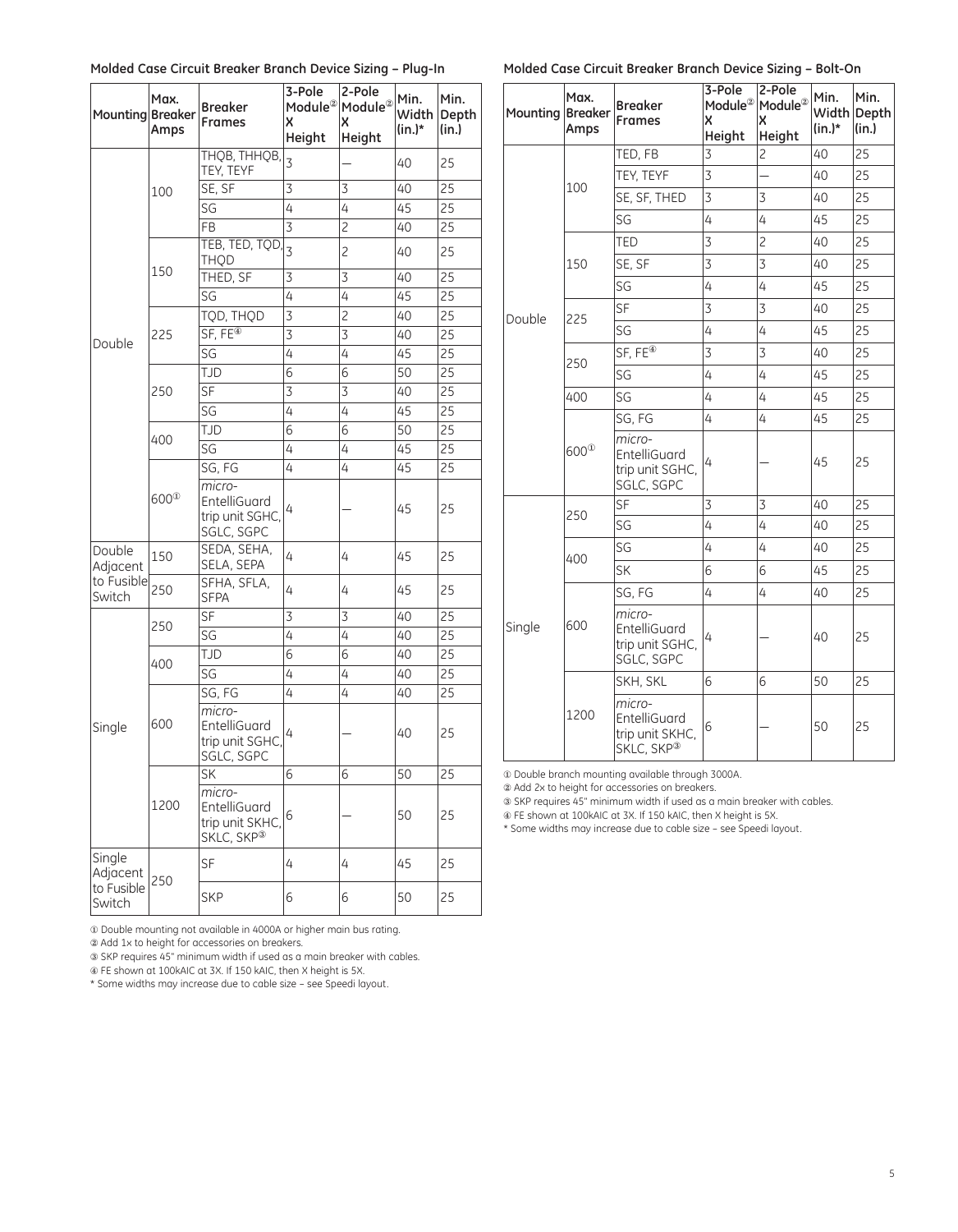#### **Outdoor Enclosures**

NEMA 3R outdoor enclosures consist of standard indoor cubicles and components enclosed with a front frame and roof assembly to provide a weather resistant structure. Any number of sections may be bolted together. However, all sections must be of the same depth. Standard outdoor construction consists of:

- Flat roof
- Section height 91"
- Front and rear venting
- Galvanized end caps, front/rear louvered doors and rear covers
- Standard screen behind louvers
- Single door 15"W 35"W
- Double door 40"W 60"W
- Wind stop on each door
- 3-point catch with provisions for padlock



- 110 mph wind rating
- Floor sills 1.5"

#### **Options available are:**

- Gasketing
- Fluorescent light, 120-volt, 15-amp and grounded convenience outlet
- Rodent guards
- Rear doors same as front with wind stops
- Lifting brackets
- Inside, movable, 4-way hoist and trolley (walk-in only)
- Busway entrance
- 130 mph wind rating
- Filters







 $-15W$  to 35W Single Doors

**Double Section Front View**

**Double Section Side View Double Section Back View Single Section Front View**

Note: For busway top exit application flat roof is used.

#### **Instrument and Metering Arrangements**

| Abbreviation Description |                          |
|--------------------------|--------------------------|
| A                        | Ammeter type AB40-250    |
| lv                       | Voltmeter type AB40, 250 |
| <b>IEPM</b>              | EPM                      |
| PQM                      | <b>POM</b>               |
| AS                       | Ammeter Switch           |
| VS                       | Voltmeter Switch         |
| $\overline{P}L$          | Pilot Light              |
| PB                       | Push Button              |
| <b>IGFR</b>              | <b>ITI GF Relay</b>      |



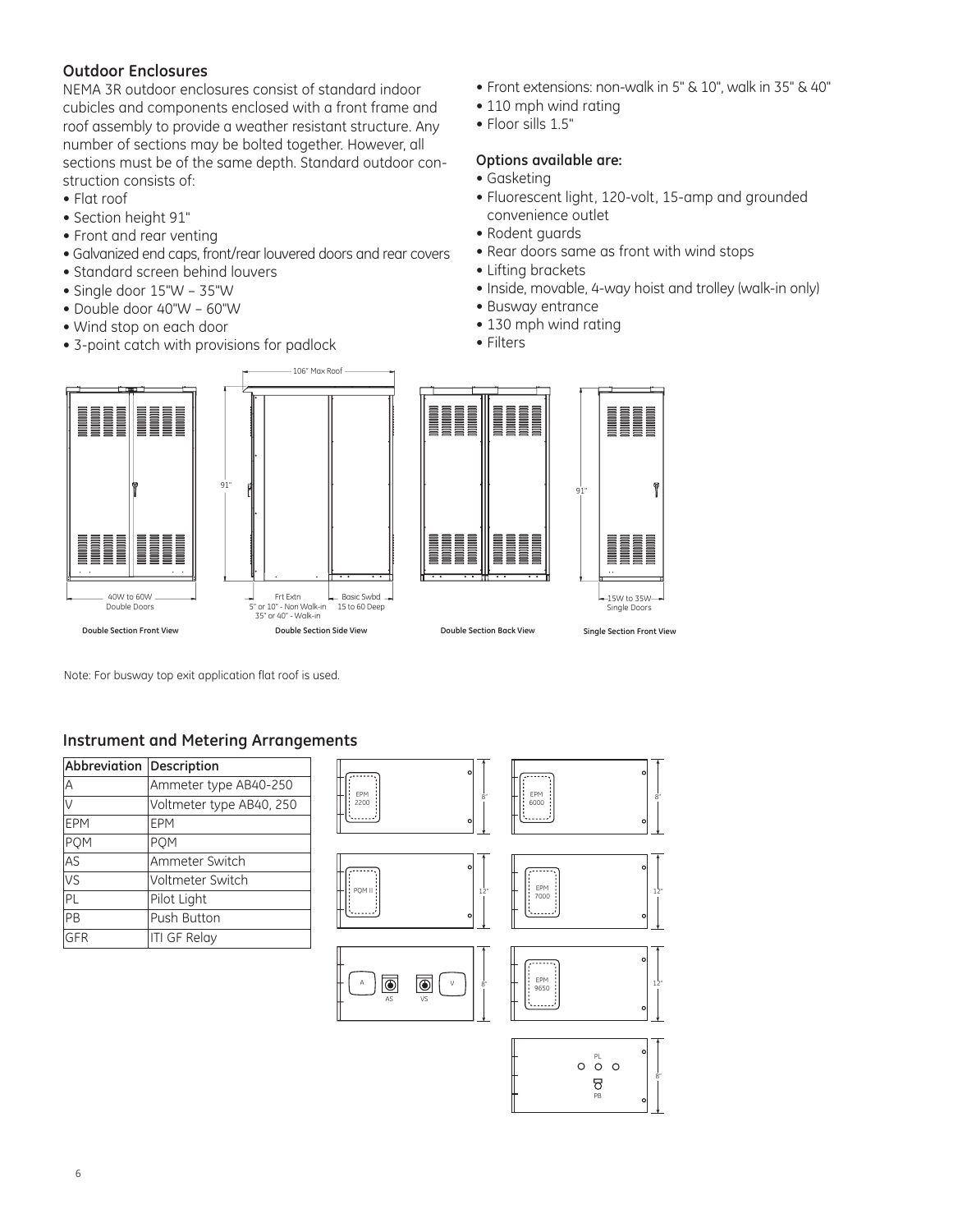#### **Main Devices (Inches)**

|                      | <b>Device</b>            |        | Stationary      |                        |                     | Draw out       |                 |                                     |
|----------------------|--------------------------|--------|-----------------|------------------------|---------------------|----------------|-----------------|-------------------------------------|
| <b>Type</b>          |                          | Ampere |                 | Min. Unit Min. Section | Min. Section        |                |                 | Min. Unit Min. Section Min. Section |
|                      | Designation              | Rating | Height          | Width                  | Depth <sup>24</sup> | Height         | Width           | Depth <sup>24</sup>                 |
|                      |                          | 800    | 28"①            | 30"                    | 25"                 | L.             |                 |                                     |
|                      | <b>HPR</b>               | 1200   | 32 <sup>0</sup> | $\overline{30}$        | $\overline{25}$     | Ц,             | 44              | 44                                  |
| High Pressure        |                          | 1600   | 32              | 30                     | $\overline{25}$     |                |                 | Ц,                                  |
| Contact              |                          | 2000   | 40              | 30                     | $\overline{25}$     | 4              | ÷,              | 44                                  |
| Switches             |                          | 2500   | 44              | 35                     | 30                  | L.             | $\overline{a}$  | $\overline{a}$                      |
|                      | <b>HPC</b>               | 3000   | 44              | 40                     | $\overline{35}$     | 44             | 44              |                                     |
|                      |                          | 4000   | $\overline{52}$ | 40                     | 40                  | ц,             | ÷,              | ш,                                  |
|                      |                          | 800    | $\overline{28}$ | $\overline{25}$        | $\overline{30}$     |                |                 | ш,                                  |
|                      |                          | 1200   | $\overline{32}$ | $\overline{30}$        | 30                  | 44             | ä,              | ä,                                  |
| <b>Bolted</b>        |                          | 1600   | 32              | 30                     | 30                  |                |                 | ÷.                                  |
| Pressure             | OA or CBC                | 2000   | 32              | 30                     | 30                  | u.             | --              | $\overline{a}$                      |
| Switches             |                          | 2500   | $\overline{36}$ | $\overline{35}$        | $\overline{35}$     |                |                 | $\overline{a}$                      |
|                      |                          | 3000   | 48              | 45                     | 35                  | 44             | ÷,              |                                     |
|                      |                          | 4000   | 48              | 45                     | $\overline{35}$     | ц,             | ш,              | ш,                                  |
| <b>MCCB Standard</b> | SG                       | 600    | $\overline{20}$ | 25 <sup>3</sup>        | $\overline{25}$     | $\overline{a}$ | $\overline{a}$  | $\overline{a}$                      |
| & Hi-Break           | $\overline{\mathsf{SK}}$ | 1200   | $\overline{24}$ | 25 <sup>3</sup>        | $\overline{25}$     | u.             | 44              |                                     |
|                      |                          | 400    | 15.98           | $\overline{30}$        | $\overline{35}$     | 15.98          | 30              | 35                                  |
|                      |                          | 600    | 15.98           | $\overline{30}$        | $\overline{35}$     | 15.98          | $\overline{30}$ | 35                                  |
|                      | Envelope 1               | 800    | 15.98           | 30                     | $\overline{35}$     | 15.98          | 30              | $\overline{35}$                     |
|                      |                          | 1200   | 15.98           | 30                     | $\overline{35}$     | 15.98          | 30              | $\overline{35}$                     |
|                      |                          | 1600   | 15.98           | $\overline{30}$        | $\overline{35}$     | 15.98          | $\overline{30}$ | $\overline{35}$                     |
|                      |                          | 2000   | 15.98           | $\overline{30}$        | $\overline{35}$     | 15.98          | $\overline{30}$ | $\overline{35}$                     |
|                      |                          | 400    | 17.40           | $\overline{30}$        | $\overline{35}$     | 17.44          | $\overline{30}$ | $\overline{35}$                     |
|                      |                          | 600    | 17.40           | 30                     | $\overline{35}$     | 17.44          | 30              | 35                                  |
|                      |                          | 800    | 17.40           | 30                     | 35                  | 17.44          | 30              | 35                                  |
| Entelliguard         |                          | 1200   | 17.40           | $\overline{30}$        | $\overline{35}$     | 17.44          | 30              | $\overline{35}$                     |
|                      | Envelope 2               | 1600   | 17.40           | $\overline{30}$        | 35                  | 17.44          | $\overline{30}$ | $\overline{35}$                     |
|                      |                          | 2000   | 17.40           | $\overline{30}$        | $\overline{35}$     | 17.44          | $\overline{30}$ | $\overline{35}$                     |
|                      |                          | 2500   | 17.40           | 30                     | 40                  | 17.44          | $\overline{30}$ | 40                                  |
|                      |                          | 3000   | 17.40           | 30                     | 40                  | 17.44          | $\overline{30}$ | 40                                  |
|                      |                          | 3000   | 17.40           | $\overline{30}$        | 40                  | 17.44          | $\overline{30}$ | 40                                  |
|                      |                          | 4000   | 17.40           | 45                     | 45                  | 17.44          | 45              | 45                                  |
|                      | Envelope 3               | 5000   | 17.40           | 50                     | 50                  | 17.44          | 50              | 50                                  |
|                      |                          | 6000   | 17.40           | $\overline{50}$        | 50                  | 17.44          | 50              | $\overline{50}$                     |
| Metering             |                          | ä,     | L,              | $\overline{25}$        | $\overline{25}$     | 4              | L,              | 4                                   |
| Ground Fault-        |                          |        |                 |                        | 25                  |                |                 |                                     |
| Ground Break         |                          | ż.     | 8               | 25                     |                     |                | ż.              | ц,                                  |
| Automatic            | 800                      | Ц,     |                 | 28H x 35W x 35D        |                     | --             | $-$             | $\overline{a}$                      |
| Throwover            | 4000                     |        |                 | 28H x 35W x 35D        |                     | --             | i.              | ц,                                  |

① CT compartment on line side requires 4" filler. ② If metering CTs are required, add 5" to depth. For devices at extreme top or bottom, Depth shown may not provide sufficient conduit entrance space. See Section 5.10 for conduit

- space available. ③ 30" width is recommended for 1200A devices or when more than three devices are stacked in one section.
- ④ If vertical neutral bar is required, add 5" to depth.

### **Power Break II Dimensions (Inches) Includes Incoming Lugs and Customer Meter CTs**

|                   | <b>Stationary</b> <sup>10</sup> |        |       |                |            | Draw Out <sup>123</sup> |         |                  |       |            |        |       |         |
|-------------------|---------------------------------|--------|-------|----------------|------------|-------------------------|---------|------------------|-------|------------|--------|-------|---------|
| Amp Rating        |                                 | Manual |       |                | Electrical |                         | Manual  |                  |       | Electrical |        |       |         |
|                   |                                 | Unit   |       | <b>Section</b> | Unit       |                         | Section | <b>Unit</b>      |       | Section    | Unit   |       | Section |
| Frame             | Sensor                          | Height | Width | Depth          | Height     | Width                   | Depth   | Height           | Width | Depth      | Height | Width | Depth   |
| 800©              | 200, 400, 800                   | 20"    | 30"   | 25"            | 20"        | <b>30"</b>              | 25"     | 20" <sup>O</sup> | 30"   | 40"        | 20"    | 30"   | 40"     |
| 1600              | 800, 1000, 1600                 | 20     | 30    | 30             | 20         | 30                      | 30      | 20               | 30    | 40         | 20     | 30    | 40      |
| 2000 <sup>2</sup> | 2000                            | 20     | 30    | 30             | 20         | 30                      | 30      | 20               | 30    | 40         | 20     | 30    | 40      |
| 2500              | 1000, 2000, 2500                | 40     | 40    | 35             | 140        | 40                      | 35      | 32               | 30    | 40         | 32     | 30    | 40      |
| 3000              | 3000                            | 40     | 40    | 35             | 40         | 40                      | 35      | 32               | 40    | 40         | 32     | 40    | 40      |
| 4000              | 4000                            | 40     | 40    | 40             | 40         | 40                      | 40      | 44               | 40    | 45         | 44     | 40    | 145     |

① Width and depth will vary depending on neutral risers, lug arrangement and number of devices included in the section.

② Max. of 72 secondary contacts. ③ Rear access may be required for 2500A through 4000A drawout.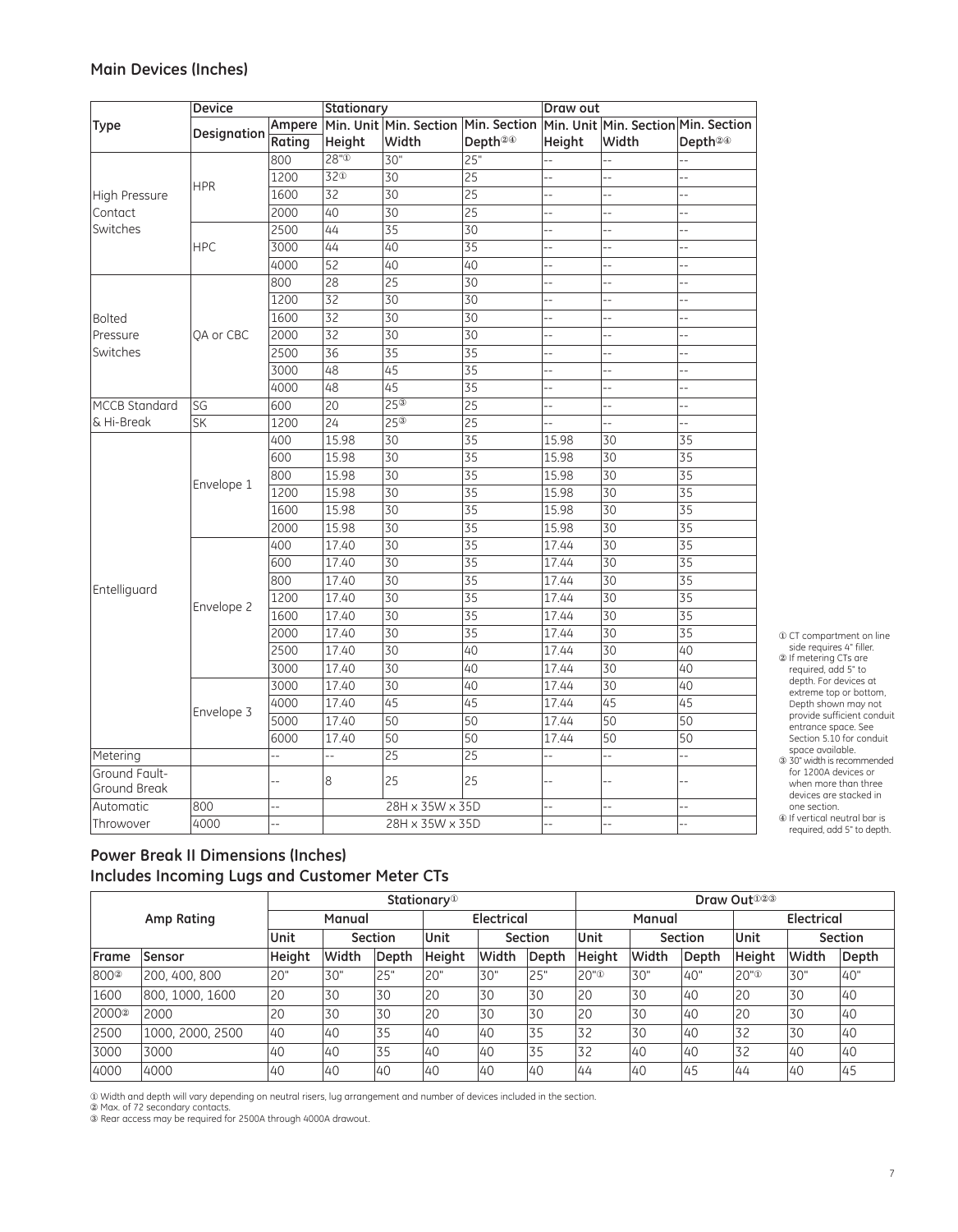#### **CT Compartment Dimensions**

| <b>CT Centerline</b> | Ampere<br>Ratings | <b>Minimum Section</b><br>$ $ Width (inches) $^{\textcircled{\tiny 1}}$ | Minimum Section<br>$\vert$ Depth (inches) $^{\scriptscriptstyle{(1)}}$ |
|----------------------|-------------------|-------------------------------------------------------------------------|------------------------------------------------------------------------|
|                      | 600               |                                                                         |                                                                        |
|                      | 800               |                                                                         |                                                                        |
|                      | 1000              |                                                                         |                                                                        |
| 9" or 11"            | 1200              | 35                                                                      | 35                                                                     |
|                      | 1600              |                                                                         |                                                                        |
|                      | 2000              |                                                                         |                                                                        |
|                      | 2500              |                                                                         |                                                                        |
|                      | 3000              |                                                                         |                                                                        |
|                      | 4000              | 40                                                                      | 40                                                                     |

Add 5" to depth when busway entrance is required.

#### **Bussed Pull Sections (4 Wire)**

Section has cross bus that connects to adjacent main section bus.

|      |          |       | Minimum (in.)  |       |  |
|------|----------|-------|----------------|-------|--|
|      | Width    | Depth |                | Depth |  |
| 800  | 35       | 25    | 35             | 25    |  |
| 1000 | 35       | 25    | 35             | 25    |  |
| 1200 | 35       | 25    | 35             | 25    |  |
| 1600 | 35       | 25    | 35             | 30    |  |
| 2000 | 35       | 25    | 35             | 30    |  |
| 2500 | 35       | 25    | 35             | 30    |  |
| 3000 | 35       | 25    | 35             | 35    |  |
| 4000 | 40       | 30    | 40             | 35    |  |
| 5000 | 45       | 50    | 45             | 50    |  |
| 6000 | 45       | 50    | 45             | 50    |  |
|      | Amperage |       | Standard (in.) | Width |  |



Bussed Pull Section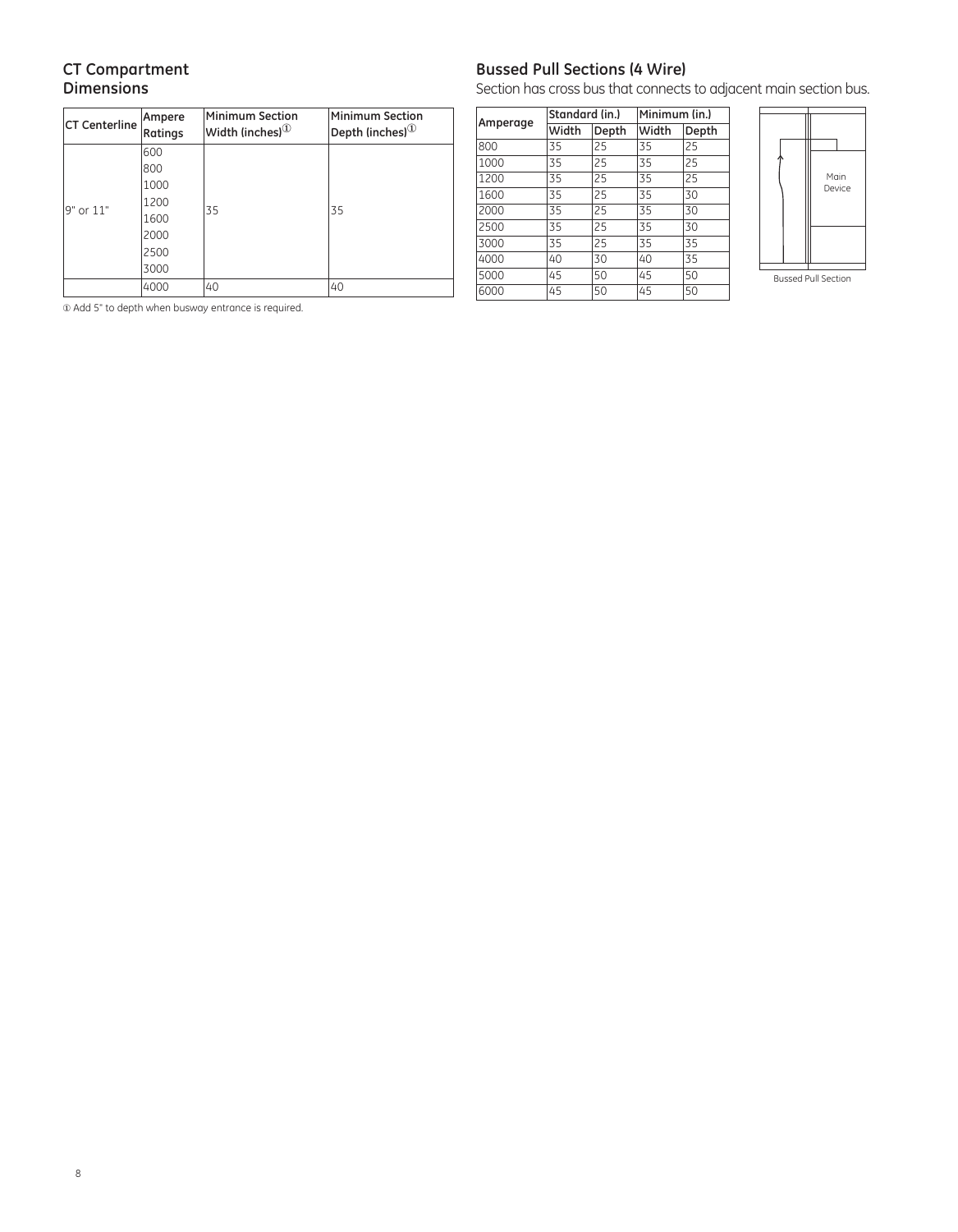#### **Short-Circuit Ratings Fusible Switch Units**

The short-circuit or interrupting rating of the fusible switch is the lower of the fuse or the switch rating. Evolution™ Series<sup>®</sup> switches have a 200,000 amp short-circuit rating.

#### **Fuse Classification**

| UL<br>Class   | Available<br>Amp<br>Rating | Maximum<br><b>Short-Circuit</b><br>Rating in Sym.<br><b>RMS Amps</b> | Max<br>Voltage | Application                                                                                                              |  |  |
|---------------|----------------------------|----------------------------------------------------------------------|----------------|--------------------------------------------------------------------------------------------------------------------------|--|--|
| H             | 15-600                     | 10,000                                                               | 250/600        | One-time general purpose                                                                                                 |  |  |
|               | 15-600                     | 200,000                                                              | 600            |                                                                                                                          |  |  |
|               |                            | 50.000                                                               |                | Fast-acting rejection sizing                                                                                             |  |  |
| RK1<br>15-600 |                            | 100.000                                                              | 250/600        | I mains & feeders, current                                                                                               |  |  |
|               |                            | 200,000                                                              |                | limitina                                                                                                                 |  |  |
|               | 800-1200 200.000           |                                                                      | 600            | Rejection means available in<br>two forms: Fast-acting mains<br>& feeders; Time-delay motor<br>starting current limiting |  |  |
| R             | 30-600                     | 100,000                                                              | 250/600        | Duel element rejection means,                                                                                            |  |  |
|               |                            | 200.000                                                              |                | motor starting current limiting                                                                                          |  |  |
|               | 100-800                    | 200.000                                                              | 250/600        | Fast-acting small physical<br>mains & feeders, current limiting                                                          |  |  |

① Ratings are based on latest revision of the National Electric Code Article 430. Horsepower ratings for switches with Standard Class H fuses are based on one-time fuses having minimum time delay. When time delay fuses are used, the horsepower ratings are maximum for the switches.

#### **Maximum Horsepower**<sup>➀</sup> **Fusible Switch**

| Rating in                      |                            |          |      | Volts, dc                |      |        |      |                |        |  |  |
|--------------------------------|----------------------------|----------|------|--------------------------|------|--------|------|----------------|--------|--|--|
| $Amps^{\textcircled{\tiny 1}}$ | 2-Pole                     |          |      |                          |      | 3-Pole |      |                | 3-Pole |  |  |
|                                | 120                        | 240      | 480  | 600                      | 240  | 480    | 600  | 125            | 250    |  |  |
|                                | <b>With Standard Fuses</b> |          |      |                          |      |        |      |                |        |  |  |
| 30                             | 1/2                        | 1/2<br>1 | 3    | 3                        | 3    | 5      | 71/2 | $\overline{c}$ | 5      |  |  |
| 60                             | 11/2                       | 3        | 5    | 10                       | 71/2 | 15     | 15   | 5              | 10     |  |  |
| 100                            |                            | 71/2     | 10   | 15                       | 15   | 25     | 30   | $\overline{a}$ | 20     |  |  |
| 200                            |                            | 15       | 25   | 30                       | 25   | 50     | 60   |                | 40     |  |  |
| 400                            | $\overline{\phantom{0}}$   |          |      |                          | 50   | 100    | 125  | $\overline{a}$ | 50     |  |  |
| 600                            |                            |          |      | $\overline{\phantom{0}}$ | 75   | 150    | 200  | $\overline{a}$ | 50     |  |  |
| With "Time-delay" Fuses        |                            |          |      |                          |      |        |      |                |        |  |  |
| 30                             | 2                          | 3        | 71/2 | 10                       | 71/2 | 15     | 20   | 3              |        |  |  |
| 60                             | 3                          | 10       | 20   | 25                       | 15   | 30     | 50   | $\overline{a}$ |        |  |  |
| 100                            | $\overline{a}$             | 15       | 30   | 40                       | 30   | 60     | 75   | $\overline{a}$ |        |  |  |
| 200                            | $\overline{a}$             | 15       | 50   | 50                       | 60   | 125    | 150  | $\overline{a}$ |        |  |  |
| 400                            | $\overline{a}$             |          |      |                          | 125  | 250    | 350  | $\overline{a}$ |        |  |  |
| 600                            | $\overline{a}$             |          |      |                          | 200  | 400    | 500  | $\overline{a}$ |        |  |  |

① Ratings are based on latest revision of the National Electric Code Article 430. Horsepower ratings for switches with Standard Class H fuses are based on one-time fuses having minimum time delay. When time delay fuses are used, the horsepower ratings are maximum for the switches.

#### **General**

- Evolution switchboards are designed, built and tested in accordance with NEMA PB-2 and UL 891. All sections are UL Listed and labeled.
- Evolution Class 1 switchboards are front accessible and may be installed mounted against a wall. All main and branch devices are group mounted in panelboard construction. Maximum main device rating is 1200A.
- Evolution Class 2 switchboards are front accessible and include an individually mounted main device section that feeds group mounted Evolution 1 distribution section(s). Maximum main device rating is 6000A.
- Switchboard is a completely self-supporting structure with 90" high vertical sections bolted together to form the required arrangement. All sections are rear aligned and may be rolled, moved or lifted into the installation position and bolted directly to the floor without the addition of floor sills. The structure frame is die-formed 12 gauge steel with reinforcing corner gussets. Bolt-on enclosure covers are code gauge steel. All steel surfaces are chemically cleaned to provide an excellent paint bonding surface. Exterior paint finish is ANSI 61 light gray.
- Standard busbars are tin-plated aluminum based on density rating of 750 amperes per square inch maximum (copper at 667 amperes per square inch is available) and are mounted on supports of high impact non-tracking insulators. Buses are braced to withstand the mechanical forces exerted during short circuits of 65,000 amperes RMS symmetrical as standard. Optional bracing up to 200,000A RMS symmetrical is available. A full length ground bus bar is secured to each vertical section.
- All lugs are UL Listed for use with cable whose ampacity is based on 75°C conductor temperature rating.
- Switchboard current ratings, including devices, is based on operation in a 25°C room ambient.

#### **Molded Case Circuit Breaker Lugs, Line Shields, Covers and Bus Connectors**

| Accessory                                                    | <b>Wire Size</b>                            | For Use With                            | Catalog<br>Number   |
|--------------------------------------------------------------|---------------------------------------------|-----------------------------------------|---------------------|
|                                                              | #14-6 Cu, #12-2 Al                          | TOC (15-60A)                            | TOAL <sub>3</sub>   |
| Extra Plating<br>Lug Cover,<br><b>TKM Breaker</b><br>two per | #4-1/0 Cu-Al                                | TQC (70-100A)                           | TQAL 4              |
|                                                              | #1-300 MCM                                  | TOD                                     | TCAL 25             |
|                                                              | #14-8                                       | <b>E150. THLC1. TB1</b><br>$(15 - 30A)$ | TCAL 14             |
|                                                              | #14-3 Cu, #12-1 Al                          | <b>E150, THLC1, TB1</b><br>(15-60A)     | TCAL 12             |
| Copper-                                                      | #6-2/0 Cu, #4-2/0 Al                        | <b>E150, THLC1, TB1</b><br>$(70-90A)$   | TCAL 12A            |
|                                                              | #3-3/0 Cu, #1-3/0 Al                        | <b>E150, THLC1, TB1</b><br>$(100-150A)$ | TCAL 15             |
|                                                              | #4-300 MCM                                  | F225 Load end                           | TCAL 24             |
|                                                              |                                             | Line end                                | TCAL 26             |
| Aluminum                                                     |                                             | J400, J600 (thru 400A)                  |                     |
| Lugs                                                         | (1) 6-600 MCM or<br>(2) 2/0-250 MCM         | TJD                                     | TCAL 43             |
|                                                              | (2) 4/0-350 MCM Cu or<br>(2) 300-500 MCM Al | J600 (45-600A)                          | TCAL 63             |
|                                                              | (1) 750 MCM Cu-Al                           | J400, TJD                               | TCAL 47             |
|                                                              | (2) 3/0-250 MCM Cu-Al                       |                                         |                     |
|                                                              | (2) 1/0-250 MCM or<br>(1) #4-600 MCM        | K1200                                   | TCAL 41             |
|                                                              | (2) 2/0-500 MCM                             | K1200                                   | TCAL <sub>61</sub>  |
|                                                              | (3) 3/0-500 MCM                             | K1200                                   | <b>TCAL 8102</b>    |
|                                                              | (4) 250-350 MCM or<br>(4) 250-500 MCM Al    | K1200 (1000-1200A)                      | <b>TCAL 1214</b>    |
|                                                              | (4) 250-350 MCM                             | TK4V - Load end                         | <b>TCAL 1314</b>    |
|                                                              | #14-2/0                                     | E150, TB1 (thru 150A)                   | <b>TCO 12</b>       |
|                                                              | #1-300 MCM                                  | TOD (100 - 225A)                        | TCT <sub>25</sub>   |
|                                                              |                                             | F225 Load end                           | <b>TCO 24</b>       |
|                                                              | #14-300 MCM                                 | Line end                                | <b>TCO 26</b>       |
| Copper Only<br>Lugs with                                     | (1) 6-600 MCM or<br>(2) 2/0-250 MCM         | J400                                    | <b>TCO 43</b>       |
| Follower and                                                 | (2) 250-350 MCM                             | J600                                    | <b>TCO 63</b>       |
|                                                              | (1) 1/0-600 MCM or<br>(2) 1/0-250 MCM       | K1200                                   | TCO 41 <sup>2</sup> |
|                                                              | (2) 2/0-500 MCM                             | K1200                                   | <b>TCO 61</b>       |
|                                                              | (3) 250-500 MCM                             | K1200 (700-1000A)                       | <b>TCO 81A</b>      |
|                                                              | (4) 250-400 MCM                             | K1200 (1200A)                           | <b>TCO 121</b>      |
|                                                              |                                             | TEB, TEC, TED, THED                     | <b>TEDLS</b>        |
| Line Shield                                                  |                                             | TFH and TFK                             | <b>TFKLS</b>        |
|                                                              |                                             | TJJ and TJK                             | <b>TJKLS</b>        |
|                                                              |                                             | TCO41, TCAL41 Lugs                      | 789A448G33          |
|                                                              |                                             | <b>TCO61, TCAL61,</b>                   |                     |
|                                                              |                                             | TCAL81 Lugs, TCO81A                     | 789A448G1           |
| breaker)                                                     |                                             | <b>TCO121; TCAL 121</b><br>Lugs         | 789A448G2           |
| Connector<br>(back strap)                                    |                                             | <b>TKM</b>                              | TKMC1               |

① Not suitable for 1000-amp aluminum conductor.

② Not UL listed.

③ End cover supplied with 800A frame is used as lug cover.

④ Suitable for 500 MCM copper for voltage drop considerations.

#### **Standard Fusible Switch Module Terminations (Cu/Al Mechanical)**

| Amp Rating Voltage |         | Wire Size (Cu/Al)         | # Wires Per Pole |
|--------------------|---------|---------------------------|------------------|
| 30                 | 240/600 | #14-#2                    |                  |
| 60                 | 240     | $\#14 - \#2$              |                  |
| 60                 | 600     | $\#14 - 1/0$              |                  |
| 100                | 240/600 | $\#14 - 1/0$              |                  |
| 200                | 240/600 | #6-250 MCM                |                  |
| 400                | 240/600 | 1/0-250 MCM or #2-600 MCM | 2 or 1           |
| 600                | 240/600 | 1/0-250 MCM or #2-600 MCM | 4 or 2           |
| 800                | 600     | 1/0-250 MCM or #2-600 MCM | 6 or 3           |
| 1200               | 600     | 1/0-250 MCM or #2-600 MCM | 8 or 4           |